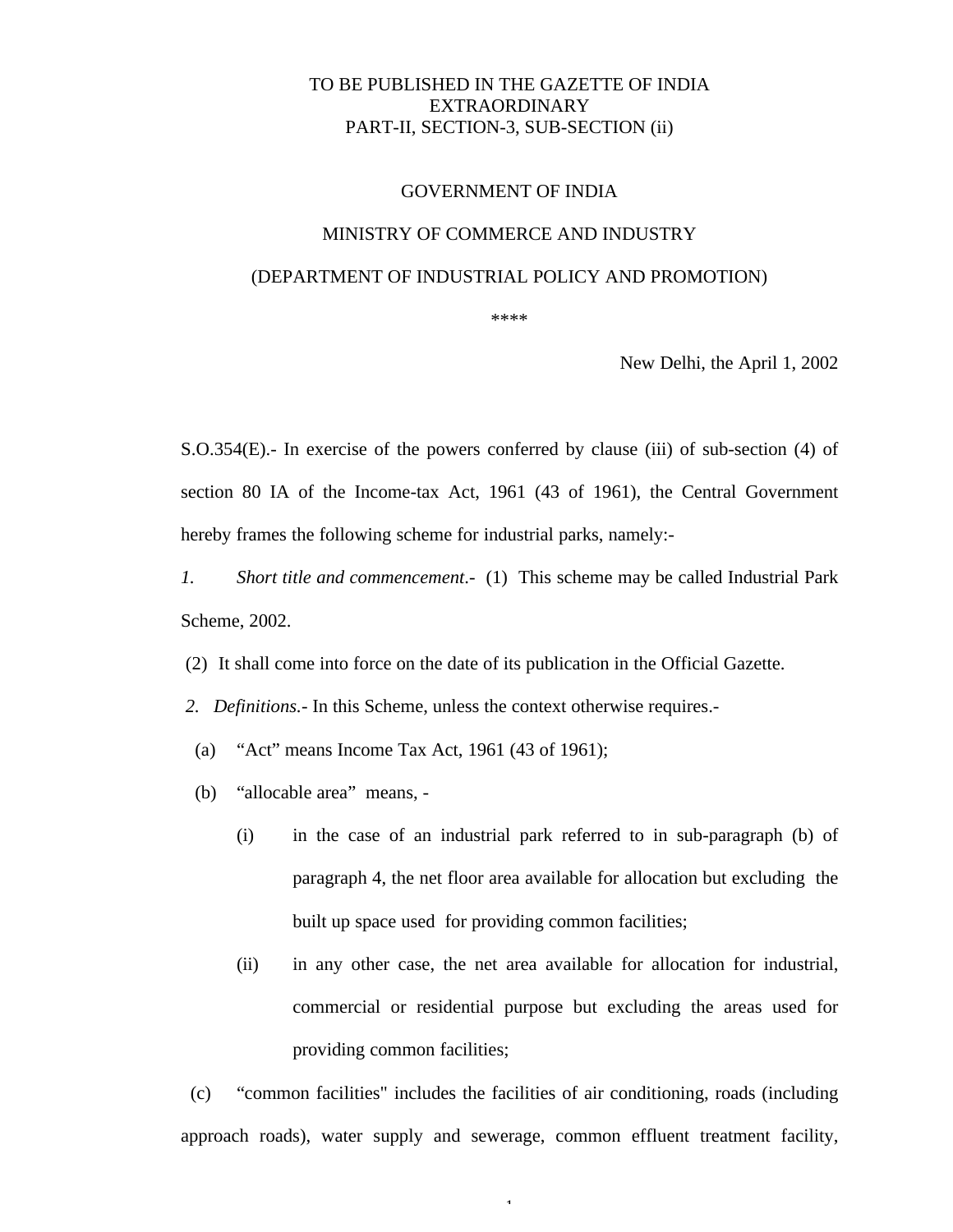telecom network, generation and distribution of power used by two or more industrial units in an industrial park;

(d) "empowered committee" means a committee constituted under paragraph 7;

(e) "form" means a form appended to this Scheme;

(f) "infrastructure development" includes, roads (including approach roads), water supply and sewerage, common effluent treatment facility, telecom network, generation and distribution of power, air conditioning and such other facilities as are for common use for industrial activity which are identifiable and are provided on commercial terms;

(g) "paragraph" means paragraph of this Scheme;

(h) "undertaking" means any undertaking which is engaged in the business of developing, developing and operating or maintaining and operating an industrial park notified by the Central Government in accordance with this scheme;

(i) "unit" means any separate and distinct entity for the purpose of one or more state or central tax laws.

*3*. *Period of operation of the scheme.-* This scheme shall be applicable for any undertaking which develops, develops and operates or maintains and operates an Industrial Park for the period beginning on the  $1<sup>st</sup>$  day of April, 1997 and ending on the  $31<sup>st</sup>$  day of March, 2006. In a case, where an undertaking develops an Industrial Park on or after the 1st day of April, 1999 and transfers the operation and maintenance of such Industrial Park to another undertaking (transferee undertaking), the benefits shall be allowed to such transferee undertaking for the remaining period in the ten consecutive assessment years in a manner as if the operation and maintenance were not so transferred to the transferee undertaking.

 $\hat{ }$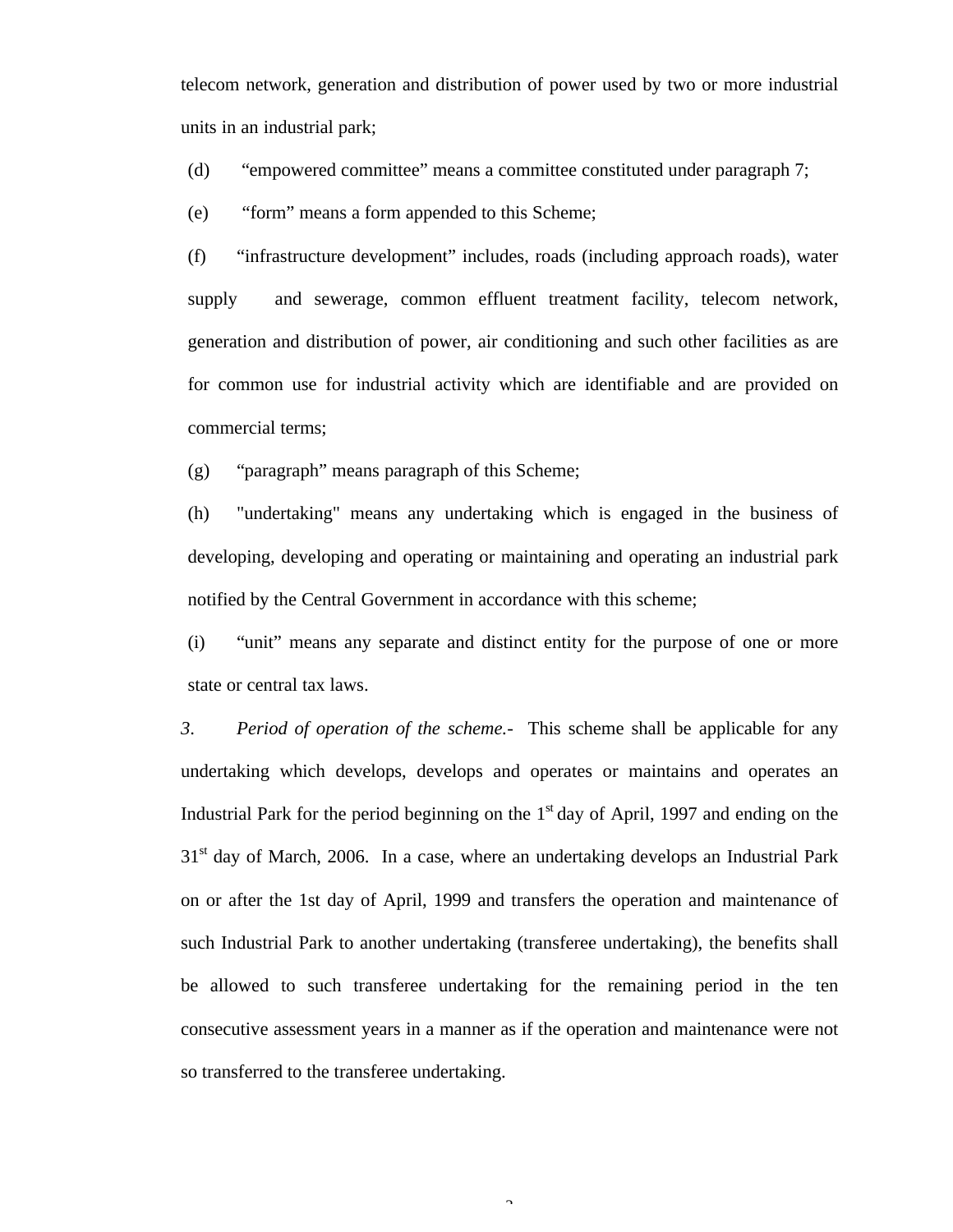*4. Objectives of the industrial park*.- Any project, being an industrial park, shall aim at setting up of -

(a) an Industrial Model Town for development of industrial infrastructure for carrying out integrated manufacturing activities including research and development by providing plots or sheds and common facilities within its precints; or

(b) an industrial park for development of infrastructural facilities or built-up space with common facilities in any area allotted or earmarked for the purposes of industrial use specified in explanation to para 6 subclause (c); or

 (c) a Growth Centre under the Growth Centre Scheme of the Government of India:

Provided that the scheme referred in this clause is implemented by an undertaking and the Growth Centre is distinctly developed as a separate profit centre.

*5. Automatic approval.-* (1) An undertaking shall make an application in the Form-IPS-1 along with an affidavit certifying the details given in such application for obtaining approval for setting up an industrial park.

(2) An application under sub-paragraph (1) shall be made to the Entrepreneurial Assistance Unit of the Secretariat for Industrial Assistance, Department of Industrial Policy and Promotion in the Ministry of Commerce & Industry, Udyog Bhawan, New Delhi-110011.

(3) The Secretariat for Industrial Assistance referred to in sub-paragraph (2) shall, upon receipt of application, give acknowledgement for receipt of such applications along with, registration number allotted by such Secretariat.

(4) Every application under sub-paragraph (1) shall be accompanied by a fee of six thousand rupees payable by a demand draft drawn in favour of Pay and Accounts

 $\overline{\phantom{a}}$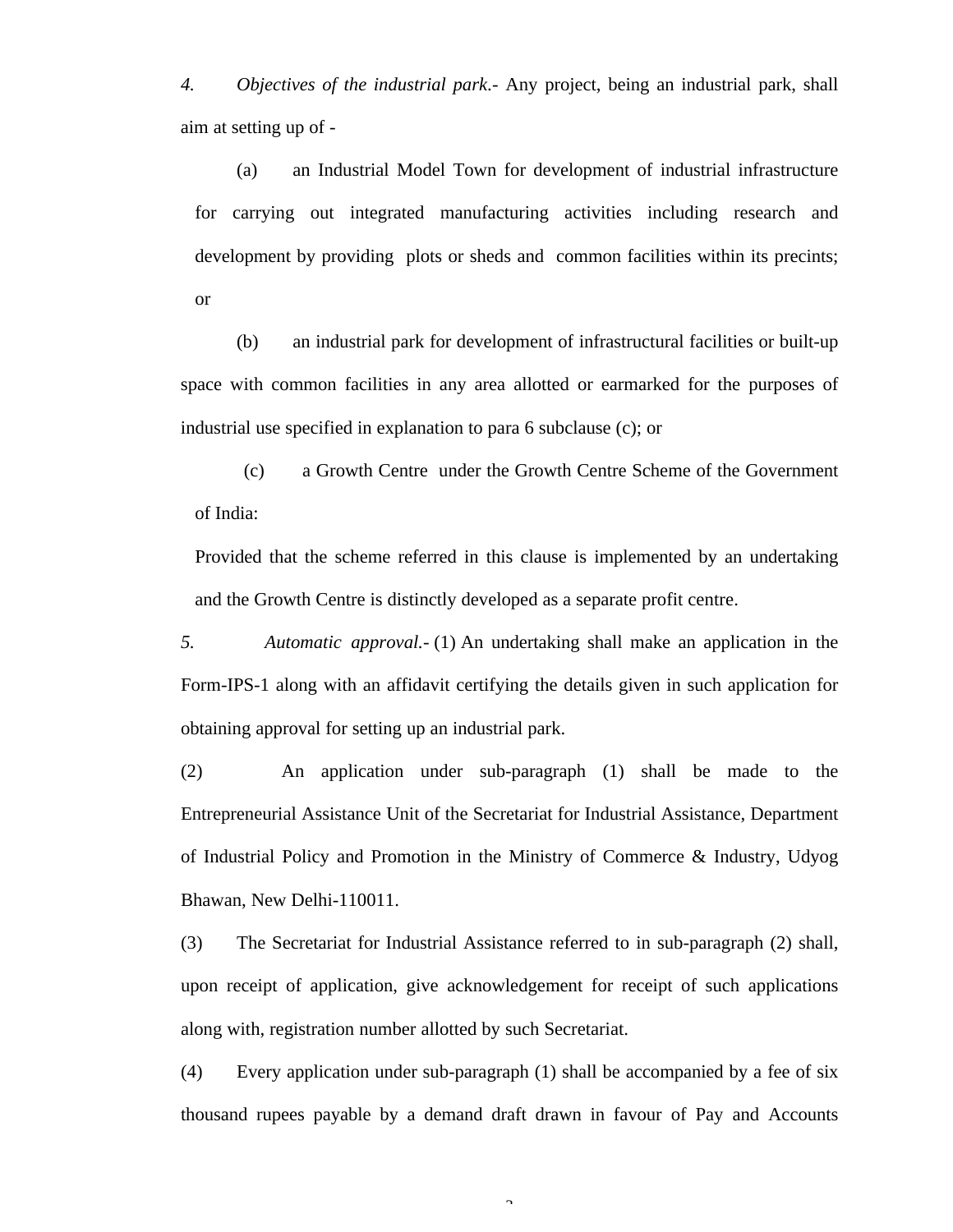Officer, Department of Industrial Development payable at State Bank of India, Nirman Bhawan Branch, New Delhi - 110011.

(5) All applications made under sub-paragraph (1) and eligible for Automatic approval in accordance with paragraph 6 shall be disposed of within fifteen days of making of such application and the decision for such approval shall be communicated to the applicant immediately on disposal of such application.

(6) In case any application is not found eligible for Automatic approval in accordance with paragraph 6, the decision regarding the same shall be immediately communicated to the applicant.

*6. Criteria for automatic approval.-* An undertaking which seeks approval under paragraph 5, shall fulfil the following conditions, namely:-

(a) The minimum area required to be developed for an Industrial Model Town shall be 1000 acres:

Provided that minimum area for specified industrial park referred to in clause (b) and (c) of paragraph 4 may vary depending upon their activities;

(b) The project referred to in clauses (a), (b) and (c) of paragraph 4 shall have provision for the location of minimum number of industrial units as follows:-

| Type of industrial park                                                | Minimum Number of units to be provided in |  |  |  |  |  |
|------------------------------------------------------------------------|-------------------------------------------|--|--|--|--|--|
|                                                                        | Industrial Model Town/Industrial<br>the   |  |  |  |  |  |
|                                                                        | Park/Growth Centre                        |  |  |  |  |  |
| (1)                                                                    | (2)                                       |  |  |  |  |  |
| (i) Industrial Model Town referred to in<br>clause (a) of paragraph 4. | 50 units;                                 |  |  |  |  |  |
| (ii) industrial park referred to in clause (b)<br>of paragraph 4.      | 30 units;                                 |  |  |  |  |  |
| (iii) Growth Centre referred to in clause (c)<br>of paragraph 4.       | 30 units;                                 |  |  |  |  |  |

 $\overline{a}$ 

#### Table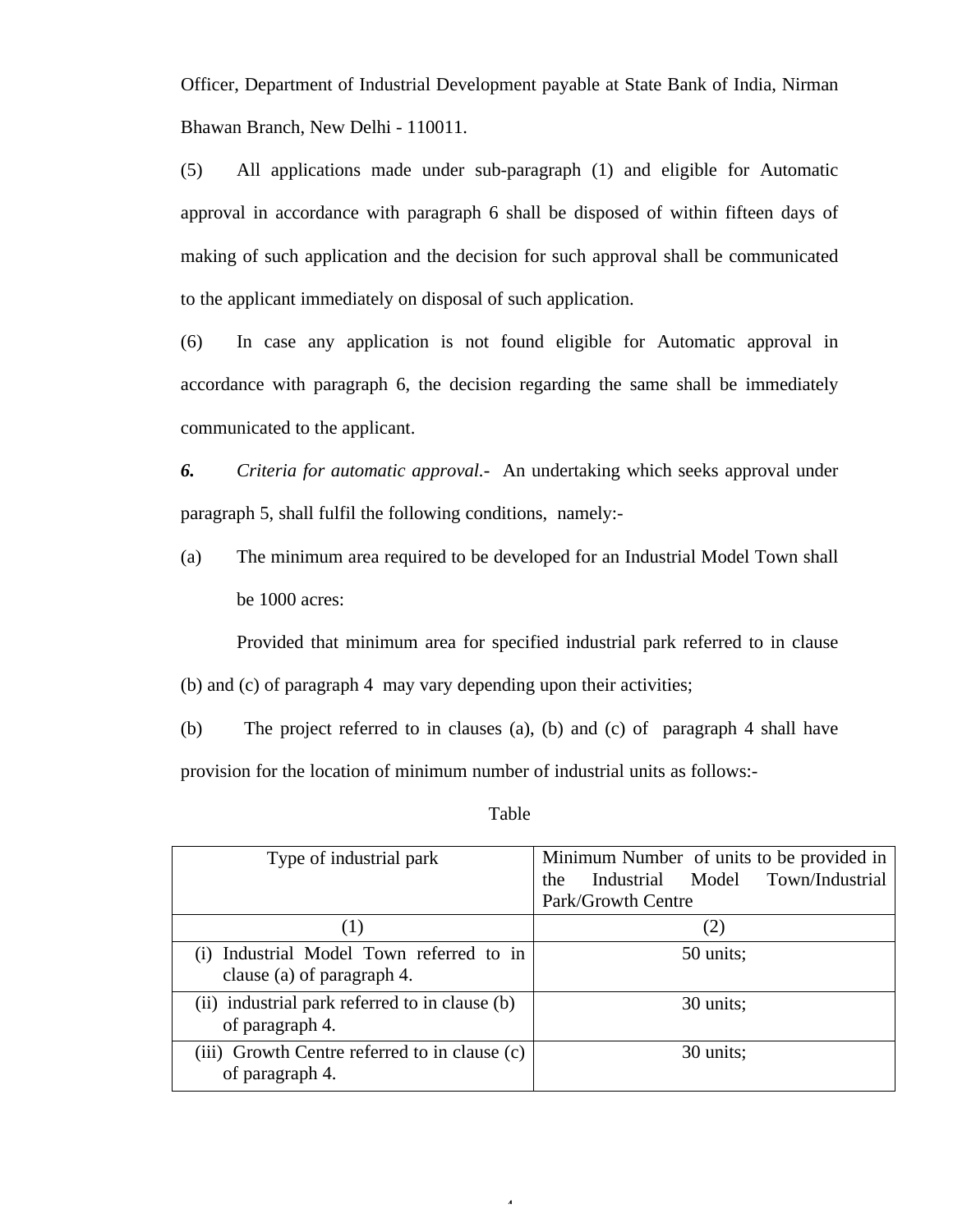(c) The minimum percentage of the area to be allocated for industrial use shall not be less than sixty six percent of the total allocable area.

Explanation.- For the purpose of this clause, the Industrial use shall include any activity defined in the National Industrial Classification 1987 Code issued by Central Statistical Organisation, Department of Statistics, Ministry of Planning and Programme Implementation, except the following:-

| Section 0 | Section 8 excluding Group 892, 893, 894, 895 |
|-----------|----------------------------------------------|
| Section 1 | Section 9                                    |
| Section 5 | Section X                                    |
| Section 7 | Section XI;                                  |
|           |                                              |

excluding Division 75

(d) The percentage of land to be earmarked for commercial use shall not be more than ten per cent. of the allocable area;

(e) In case of an Industrial Model Town, Industrial Park and Growth Centre, the minimum investment on infrastructure development shall not be less than 50% of the total project cost. In the case of an Industrial Park and Growth Centre which provides built up space for industrial use, the minimum expenditure on infrastructure development including cost of construction of industrial space, shall not be less than 60% of the total project cost;

(f) No single unit referred to in column (2) of the Table given in the sub-paragraph (b) of paragraph 6 shall occupy more than fifty per cent. of the allocable industrial area of an industrial model town or industrial park or Growth Centre;

(g) Every undertaking being an industrial park shall obtain approval for Foreign Direct Investment or non resident Indian investment from the Foreign Investment

 $\epsilon$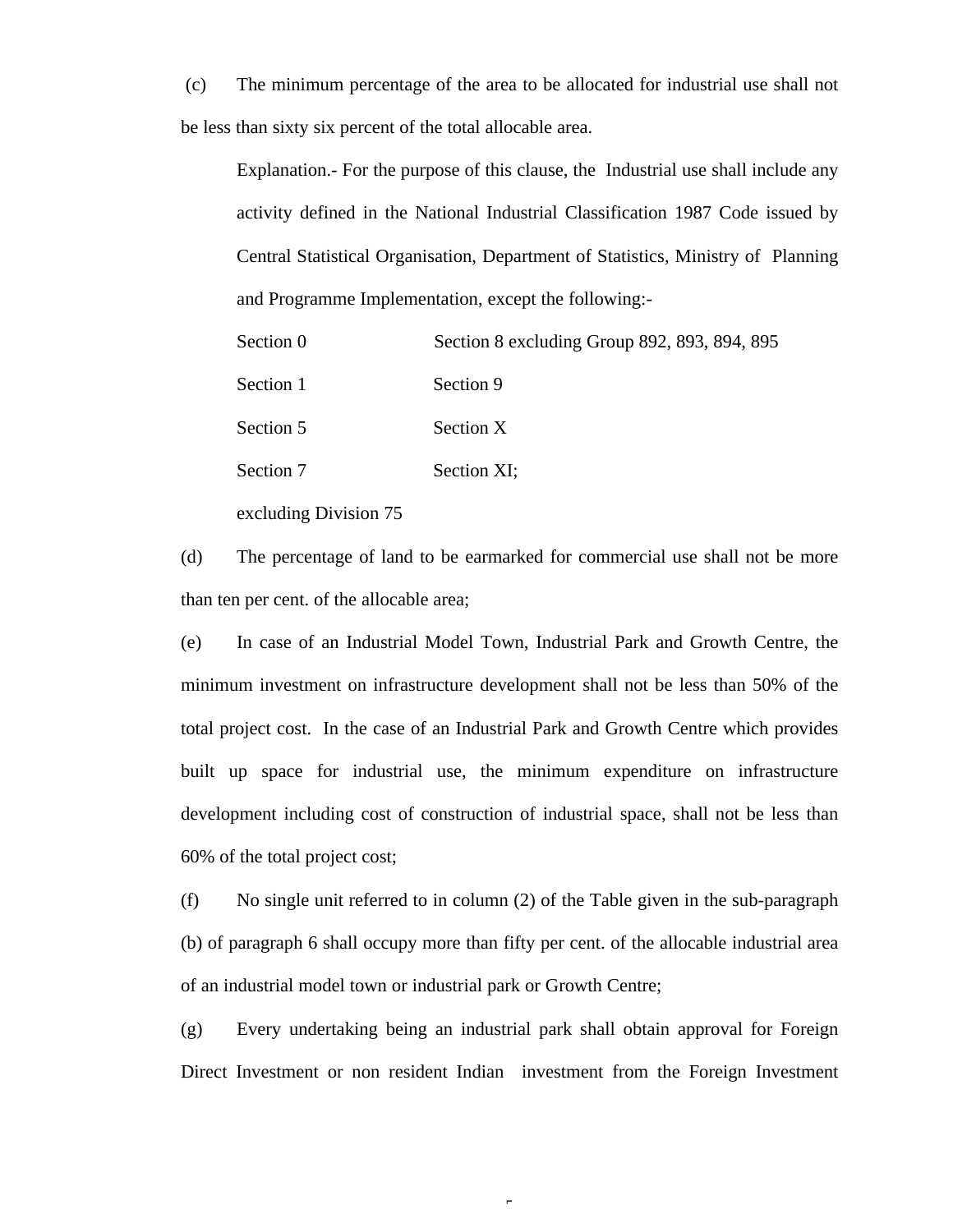Promotion Board or Reserve Bank of India, or any authority specified under any law for the time being in force, as the case may be.

*7 Non Automatic Approval.-* (1) All applications not eligible for Automatic approval under paragraph 6 shall require the approval of the Empowered Committee, constituted by the Central Government and all such applications shall be placed before the Empowered Committee within fifteen days of receipt of applications.

(2) The Empowered Committee shall consist of the following, namely:-

- (a) Secretary, Department of Industrial Policy and Promotion, Chairman; Government of India
- (b) Chairman, Central Board of Direct Taxes, Member; Government of India, or his representative
- (c) Secretary, Department of Urban Development, Member; Government of India, or his representative
- (d) A representative of the State Government to which the Member; project relates
- (e) Joint Secretary, Department of Industrial Policy Member Secretary: and Promotion, Government of India

Provided that the Empowered Committee may co-opt other Secretaries to the Government of India and officials of financial institutions, banks and professional experts from Industry and Commerce as Co-opted members of the Committee and such co-opted members, however, shall not have any voting right.

(3) The Empowered Committee shall consider each application on a case to case basis, subject to its complying with the statutory requirements as prescribed by the Ministry of Finance under the Income Tax Act, 1961, and other applicable statutory rules/obligations. The Committee will consider each case on its merit and grant

 $\overline{\phantom{0}}$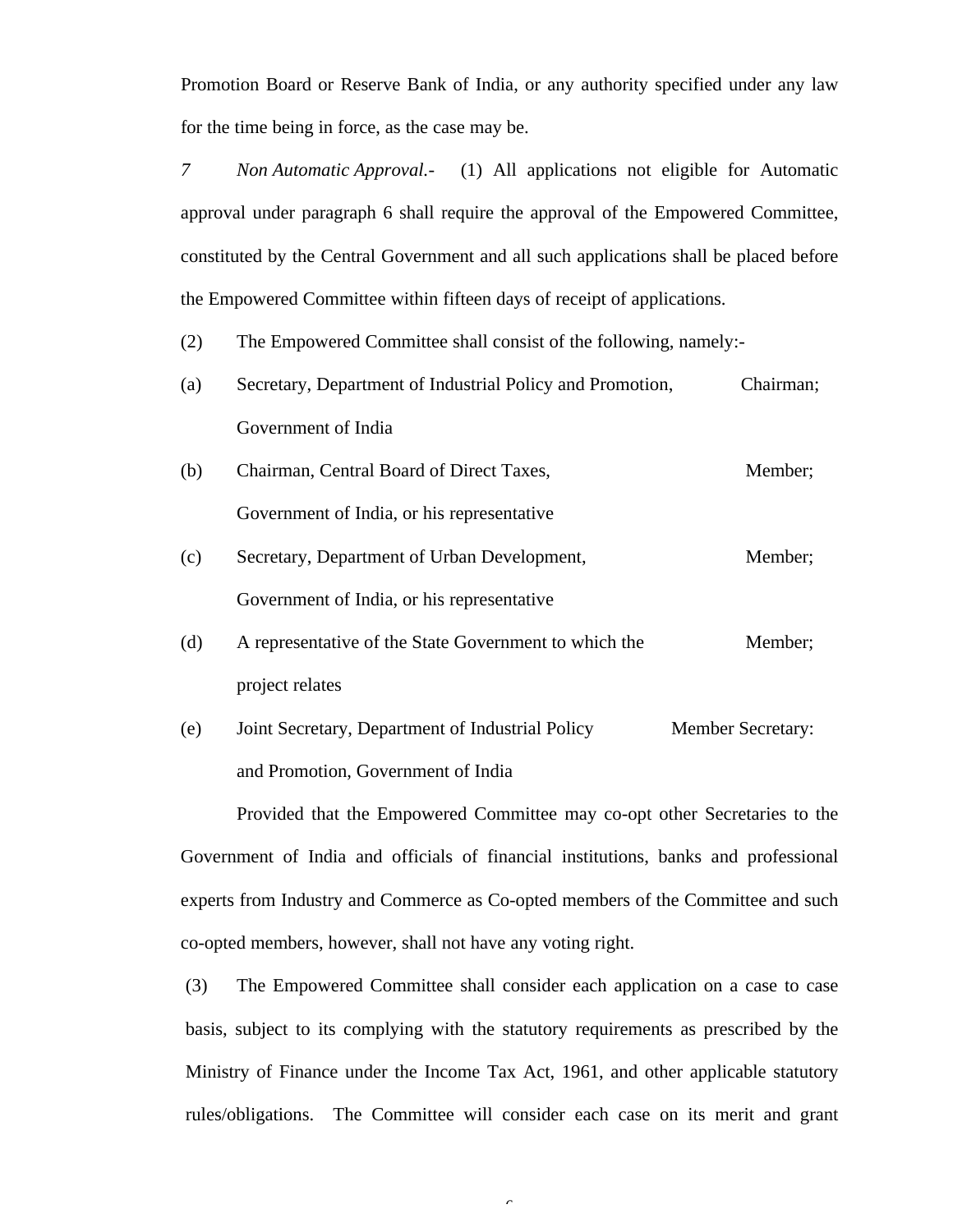approval subject to such other conditions as may be deemed fit by it. However, in all cases of rejection of proposals, the applicants shall be afforded an opportunity of being heard by the Committee and the orders shall be passed and communicated within twelve weeks. The Committee may also periodically review implementation of the approved proposals.

(4) The Empowered Committee will hold meetings whenever necessary. All Industrial Model Town/Industrial Park/Growth Centre proposals received shall be placed before the Committee within 15 days of receipt. The Committee, as far as possible, would ensure that the Government decision on each proposal is communicated to the applicant within six weeks. The Committee will adopt its own mode and working procedure, keeping in view the requirement of each proposal.

*8. Withdrawal of approval.-* The Central Government may withdraw the approval given to an undertaking under this Scheme when such undertaking fails to comply with any of the conditions of grant of approval:

Provided that before withdrawal of approval, the undertaking being industrial park, shall be given an opportunity of being heard.

*9. General conditions*.- (1) In case the commencing of the Industrial Model Town or Industrial Park or Growth Centre gets delayed by more than 1 year from the date indicated in the application, fresh approval may have to be obtained to get the benefits under the Act. This condition also applies to the existing approvals under the Industrial Park Scheme, which envisages commissioning of the Parks, latest by March 31, 2002.

(2) The tax benefits under the Act can be availed only after the number of units indicated in the application, are located in the Industrial Park.

 $\overline{a}$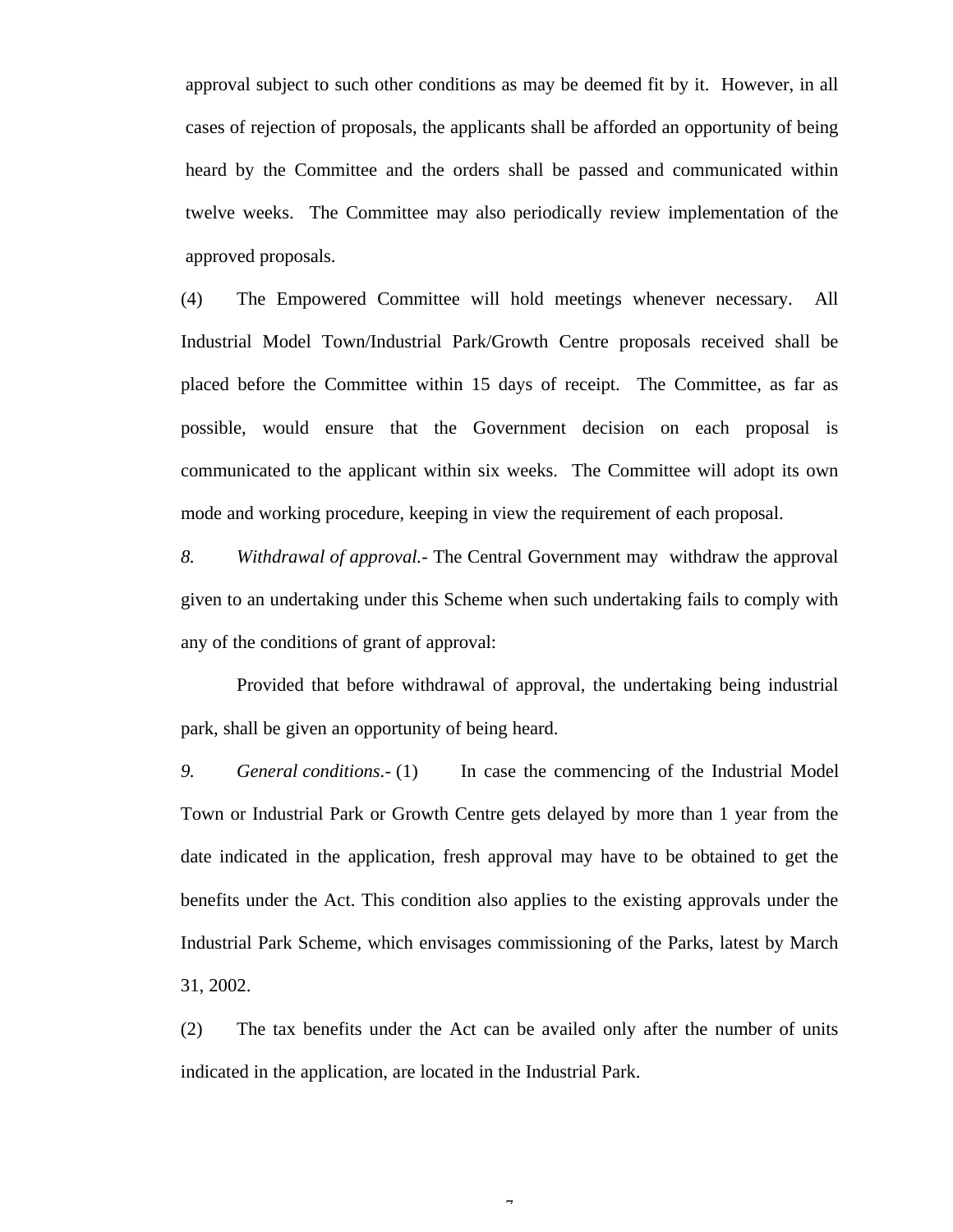(3) The undertaking applying for approval shall undertake to continue to operate the Industrial Model Town or Industrial Park or Growth Centre during the period in which the benefits under the Act are to be availed.

(4) In a case where an undertaking develops an industrial park on or after the  $1<sup>st</sup>$ day April, 1999 and transfers the operation and maintenance of such industrial park (i.e., transferor undertaking) to another undertaking (i.e, the transferee undertaking), the transferor and transferee shall jointly intimate to the Entrepreneurial Assistance Unit of the Secretariat for Industrial Assistance, Department of Industrial Policy and Promotion, Udyog Bhawan, New Delhi-11 along with a copy of the agreement executed between the transferor and transferee undertaking for the aforesaid transfer. Secretariat for Industrial Assistance shall on receipt of each such intimation issue a communication to the applicants of having taken the intimation on record.

(5) Every undertaking, which has been granted approval shall continue to furnish to the Central Government on  $1<sup>st</sup>$  January and  $1<sup>st</sup>$  July of every year a report in the form Number IPS-II during the period in which the benefits under the Act are to be availed.

 $\Omega$ 

[File No. 12(4)/2001-IP&ID]

(M.S. Srinivasan) Joint Secretary to the Govt. of India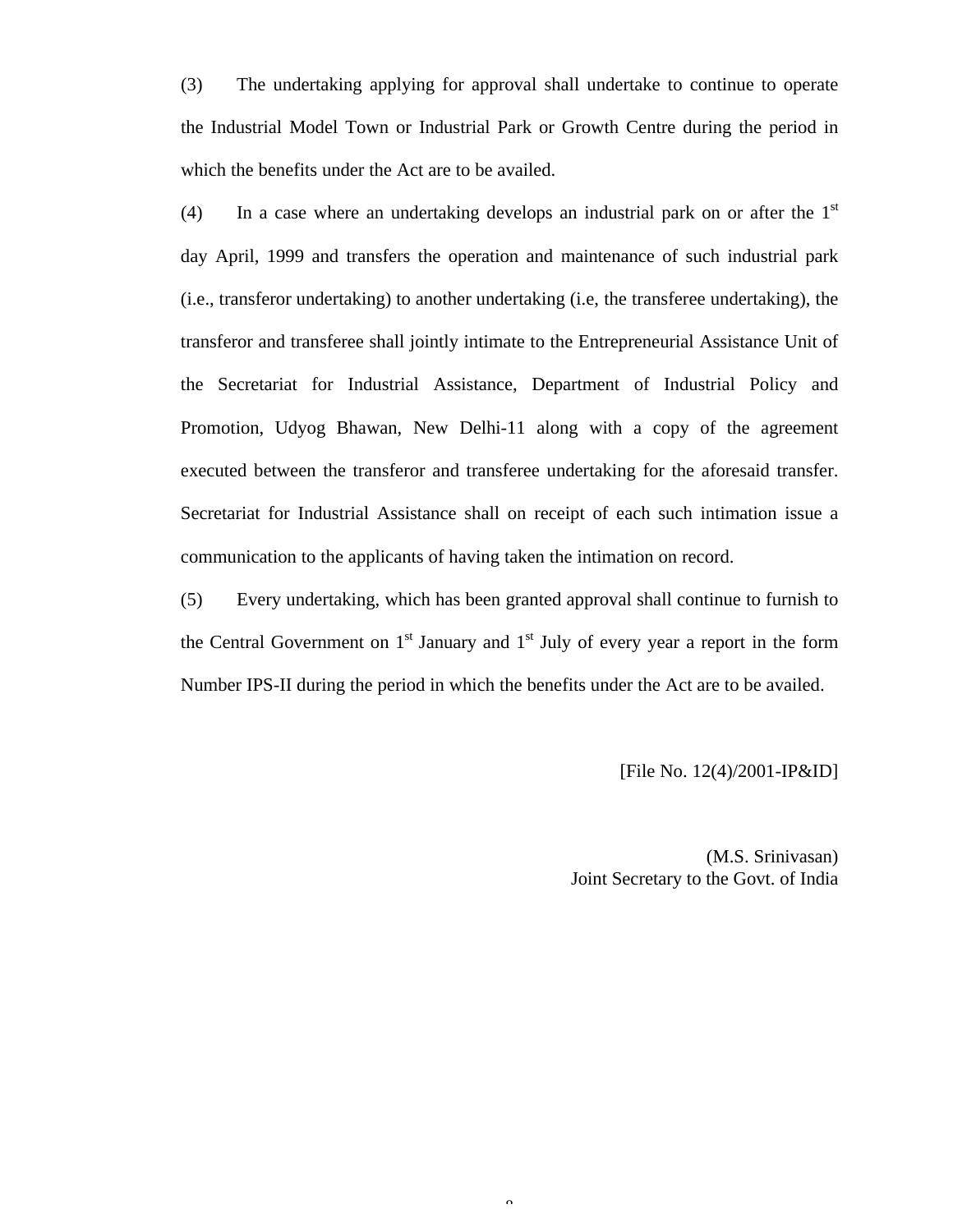# **FORM IPS - I**

# (See Paragraph 5 and 7)

Application Form for setting up Industrial Model Town/Industrial Park/Growth Centre

| 1.             | Type of Application (Please $\sqrt{}$ the appropriate Boxes)                  |
|----------------|-------------------------------------------------------------------------------|
|                | Automatic<br>Non-                                                             |
|                | Automatic                                                                     |
| a.             | For Industrial Model Town                                                     |
| $\mathbf b$ .  | For Industrial Park                                                           |
|                |                                                                               |
| $\mathbf{c}$ . | For Growth Centre                                                             |
| 2.             | (For Office Use Only)<br>Application No.                                      |
|                |                                                                               |
|                | <b>Application Date</b>                                                       |
|                |                                                                               |
| 3.             | <b>Payment Details</b><br>Draft No.                                           |
|                | Amount (Rs.)                                                                  |
|                | Draft Date                                                                    |
|                | (Name of the Bank)<br>Drawn on                                                |
|                | Payable at                                                                    |
| 3.I            | Name and Address of the Undertaking (Indian/Foreign) in Full (Block Letters): |
|                | (a) Registered Address:                                                       |
|                |                                                                               |
|                |                                                                               |
|                | Pin Code                                                                      |
|                |                                                                               |
|                | Cable                                                                         |
|                | E-mail                                                                        |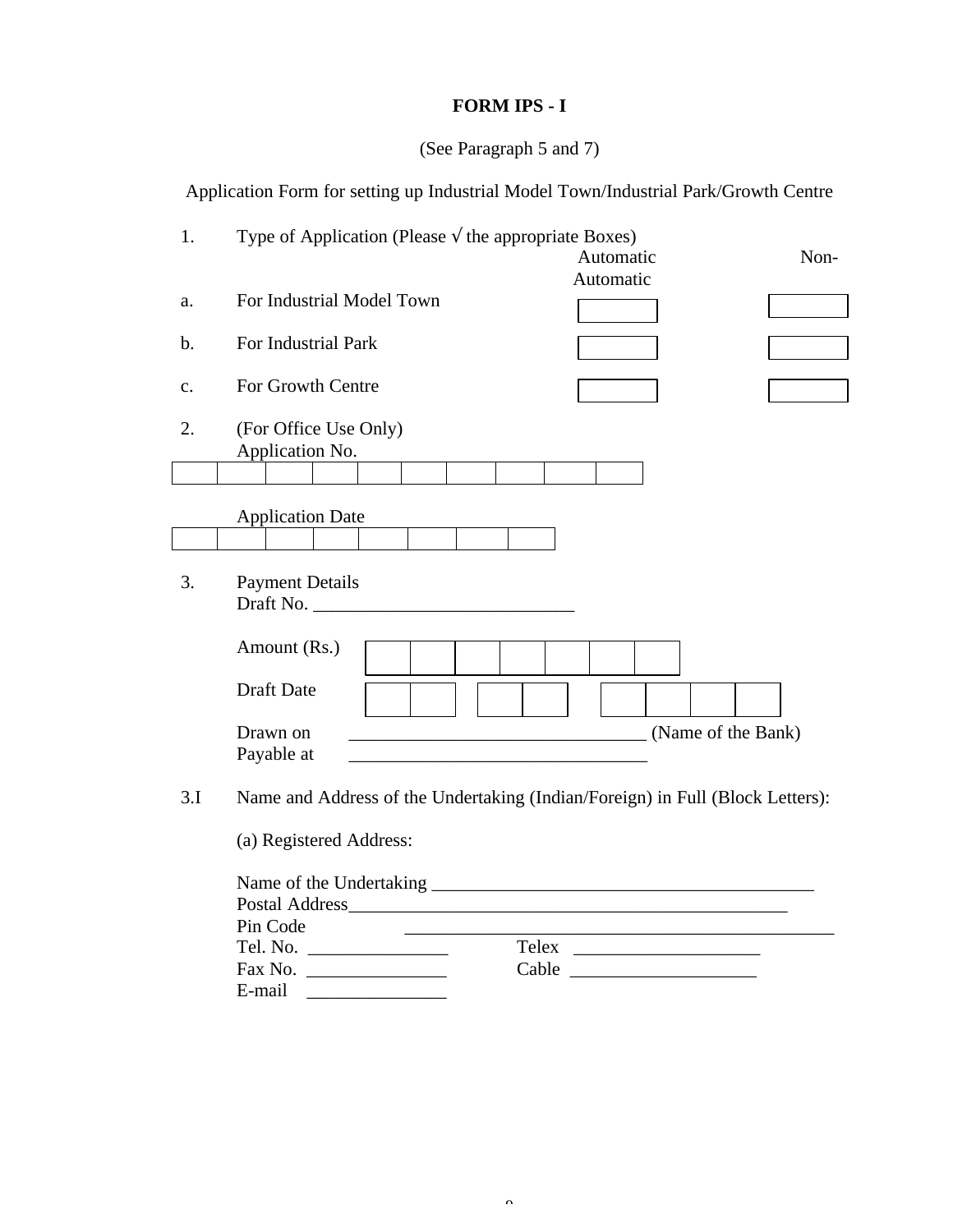(b) Address for correspondence (if different from (a) above):

|      | Pin Code                                                                                                                                                           |  |                                                                                                                                                                                                                                                             |  |  |  |  |
|------|--------------------------------------------------------------------------------------------------------------------------------------------------------------------|--|-------------------------------------------------------------------------------------------------------------------------------------------------------------------------------------------------------------------------------------------------------------|--|--|--|--|
| II.  | Registrar of Co. Registration No.<br>(If Registered)                                                                                                               |  |                                                                                                                                                                                                                                                             |  |  |  |  |
| III. | Status of the Undertaking<br>(1) Central Govt. Undertaking<br><b>State Govt. Undertaking</b><br>(3) State Industrial Govt. Corp.<br>Cooperative Undertaking<br>(4) |  | (5)<br>int Sector Undertaking<br>$(6)$ Priva<br>ector Undertaking<br>dividual Promoter<br>(7)<br>preign/NRI/OCB company<br>(8)<br>(9) Foreign/NRI<br>individual<br>(10) Partnership Firm<br>(11) Registered Societies<br>(12) Any other (please<br>specify) |  |  |  |  |
| IV.  | the scheme:                                                                                                                                                        |  | Particulars of persons proposed for holding more than 20% equity investment in                                                                                                                                                                              |  |  |  |  |
|      | Pin Code                                                                                                                                                           |  |                                                                                                                                                                                                                                                             |  |  |  |  |
|      |                                                                                                                                                                    |  | Telex                                                                                                                                                                                                                                                       |  |  |  |  |
|      |                                                                                                                                                                    |  | Cable                                                                                                                                                                                                                                                       |  |  |  |  |
|      | E-mail                                                                                                                                                             |  |                                                                                                                                                                                                                                                             |  |  |  |  |
|      | Permanent Account No.                                                                                                                                              |  | <u> 1980 - Jan Stein Stein Stein Stein Stein Stein Stein Stein Stein Stein Stein Stein Stein Stein Stein Stein S</u>                                                                                                                                        |  |  |  |  |
|      | Percentage of proposed<br>equity investment                                                                                                                        |  |                                                                                                                                                                                                                                                             |  |  |  |  |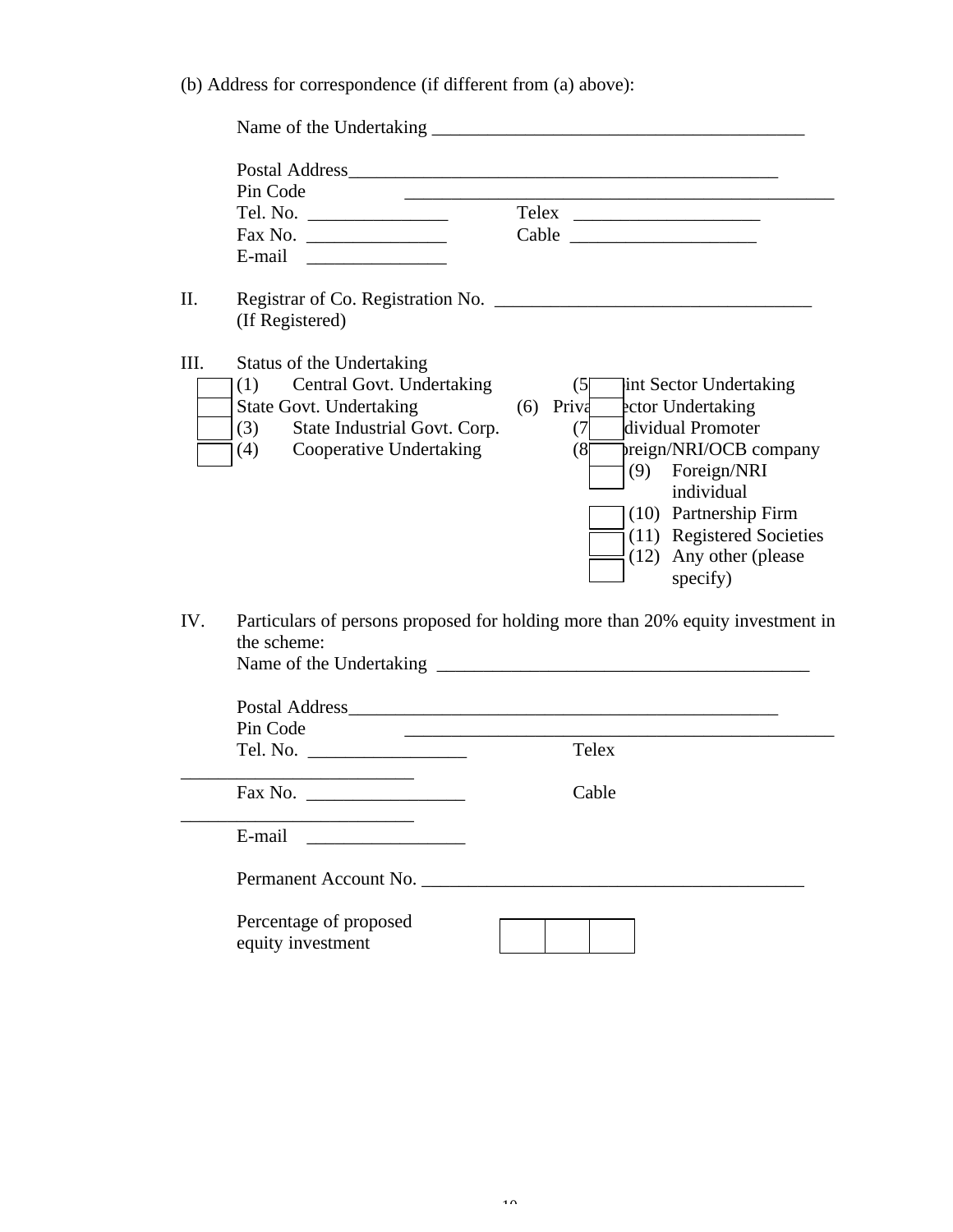| 4.I   | Proposed location of the Industrial Model Town/Industrial Park/Growth<br>Centre                                                                 |
|-------|-------------------------------------------------------------------------------------------------------------------------------------------------|
|       | Address<br>District                                                                                                                             |
|       | <b>State</b>                                                                                                                                    |
|       | Telephone<br>Pin Code<br>E-mail<br>Fax                                                                                                          |
|       |                                                                                                                                                 |
| II.   | Proposed area of Industrial Model<br>Town/Industrial Park/Growth Centre.<br>(in Acres/Sq. Mtrs. specify)                                        |
| III.  | Proposed allocable area of Industrial<br>Model Town/Industrial Park/Growth Centre<br>(in Acres/Sq.Mtrs. specify)                                |
| IV.   | Proposed activities (please specify<br>item codes as defined under<br>National Industrial Classification of all Economic Activity, (NIC), 1987) |
| V.    | Proposed percentage of allocable area<br>earmarked for industrial use                                                                           |
| VI.   | Proposed percentage of allocable<br>area earmarked for commercial use                                                                           |
| VII.  | Proposed number of<br>industrial units                                                                                                          |
| VIII. | (a) Total investment proposed<br>(Amount in Rupees)                                                                                             |
|       | (b) Proposed investment on<br>built up space for Industrial<br>use (if applicable) (Amount in Rupees)                                           |
|       | (c) Proposed Investment on<br><b>Infrastructure Development</b><br>(including b) (Amount in Rupees)                                             |
|       | (d) Percentage of $(c)$ to $(a)$                                                                                                                |

11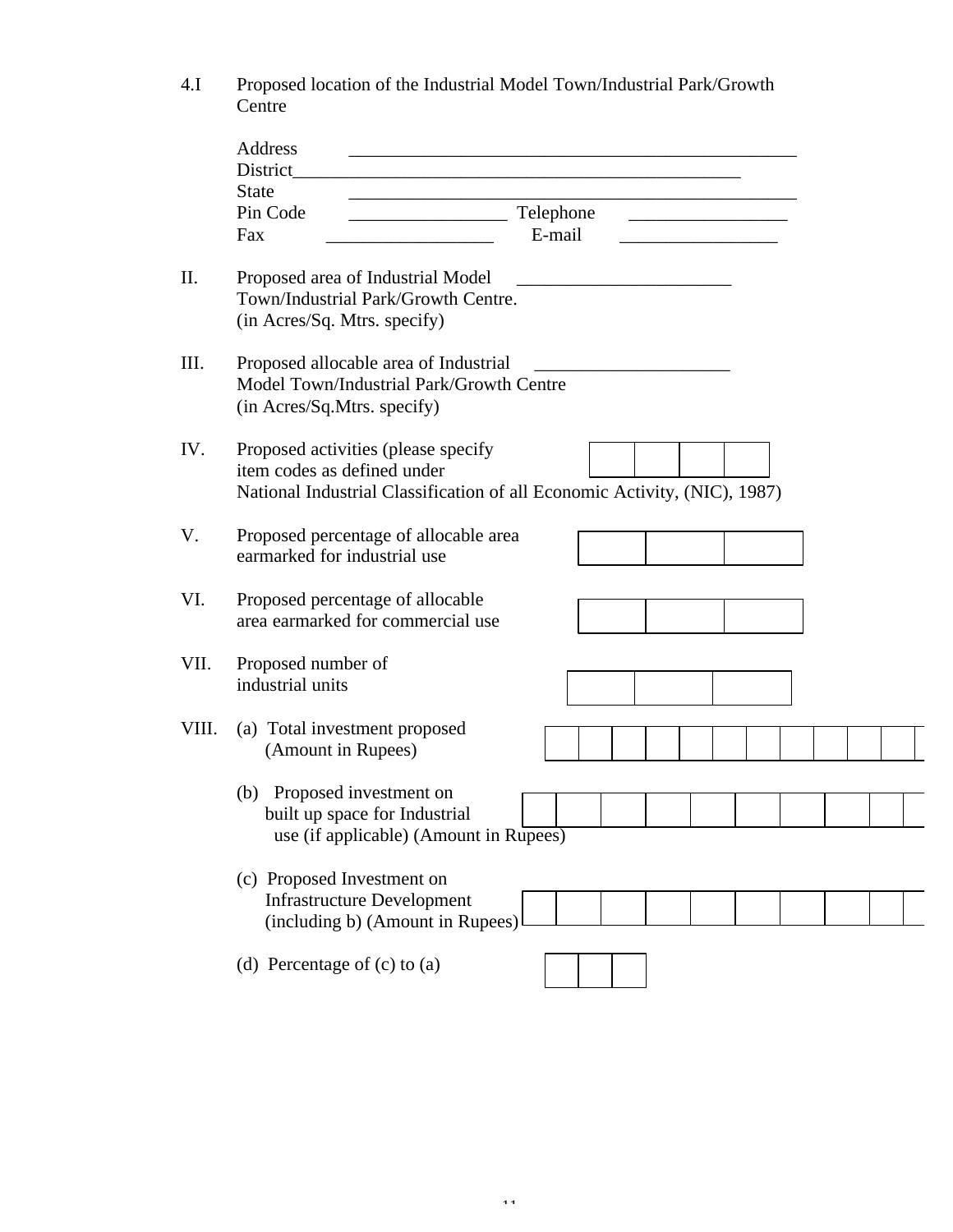| IX | Total foreign equity proposed<br>(Amount in Rupees)                                                |  |  |  |  |  |  |
|----|----------------------------------------------------------------------------------------------------|--|--|--|--|--|--|
|    | *Expected/Actual Date of<br>commencement of Industrial<br>Model Town/Industrial Park/Growth Centre |  |  |  |  |  |  |

\*(The 'Expected/Actual date of commencement of Industrial Model Town/Industrial Park/Growth Centre' denotes the date when all the infrastructural facilities for the proposed number of industrial units have been provided. If the Park is proposed to be developed in Phases, the detailed information on the same may be also suitably mentioned alongwith the application.)

### **DECLARATION**

I/We hereby undertake to continue to operate the Industrial Model Town/Industrial Park during the period in which the benefits under Sub-Section 4(iii) of the Section 80 IA of the Income Tax Act are to be availed.

I/We hereby certify that no single unit shall occupy more than fifty per cent. of the allocable industrial area of an industrial model town or industrial park or Growth Centre.

I/We hereby certify that the above statements are true and correct to the best of my/our knowledge and belief.

Place: Date: \_\_\_\_\_\_\_\_\_\_\_\_\_\_\_\_\_ \_\_\_\_\_\_\_\_\_\_\_\_\_\_\_\_\_\_\_\_\_\_\_\_\_\_\_

\_\_\_\_\_\_\_\_\_\_\_\_\_\_\_\_\_\_\_\_\_\_\_\_\_\_\_

(Signature of Applicant)

(Name in Block Letters)

(Designation of the Signatory)

\_\_\_\_\_\_\_\_\_\_\_\_\_\_\_\_\_\_\_\_\_\_\_\_\_\_\_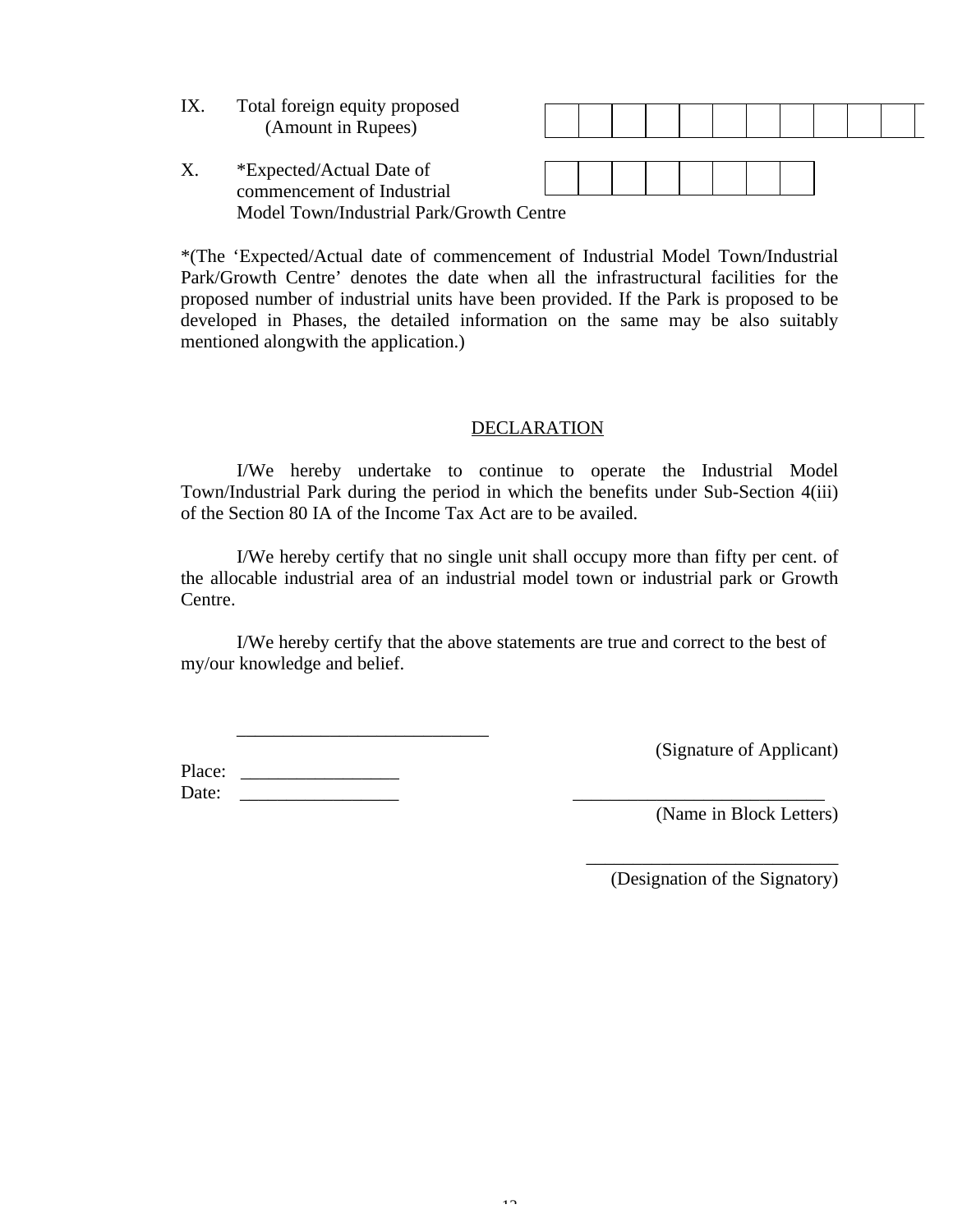## List of Enclosures:

| 1. | <u> 1989 - Andrea Station, amerikansk politiker (</u>                                                                                                                                                                                |                  |
|----|--------------------------------------------------------------------------------------------------------------------------------------------------------------------------------------------------------------------------------------|------------------|
| 2. | <u> 1989 - Johann Harry Harry Harry Harry Harry Harry Harry Harry Harry Harry Harry Harry Harry Harry Harry Harry Harry Harry Harry Harry Harry Harry Harry Harry Harry Harry Harry Harry Harry Harry Harry Harry Harry Harry Ha</u> | $\overline{6}$ . |
| 3. |                                                                                                                                                                                                                                      |                  |
| 4. |                                                                                                                                                                                                                                      |                  |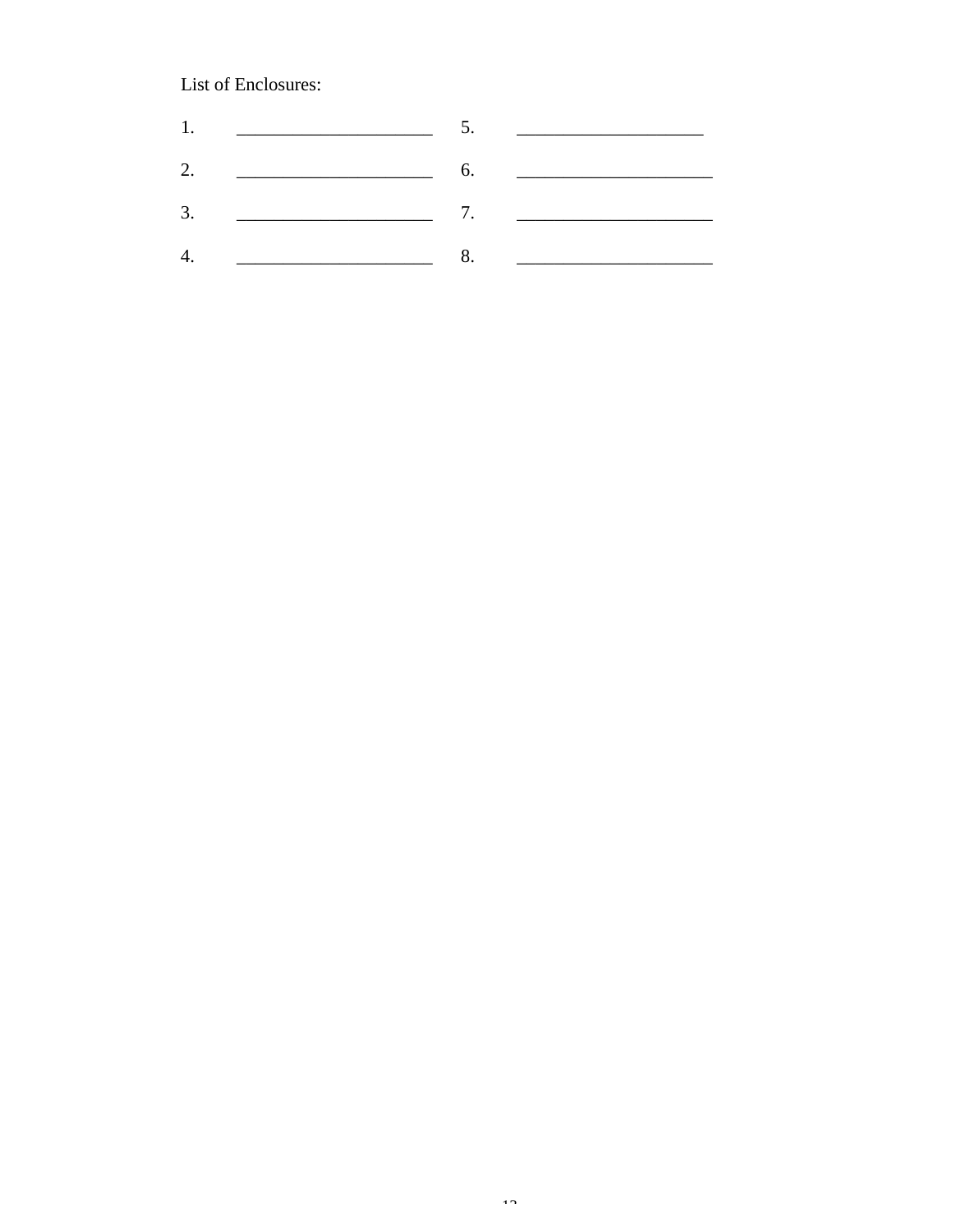### General Instructions

*(This part contains information for the guidance of entrepreneurs and may be retained by them; it need not accompany the application)*

1. All applications for Industrial Model Town/Industrial Park/Growth Centre under the scheme notified by Ministry of Commerce & Industry are to be submitted in Form IPS 1 to the Entrepreneurial Assistance Unit (EAU) of the Secretariat for Industrial Assistance (SIA), Department of Industrial Policy & Promotion, Udyog Bhavan, New Delhi-110011 alongwith an affidavit certifying the details given in the application. Application for Automatic approval is to be submitted in duplicate  $\&$  for Non-Automatic approval in six sets.

2. Application shall be necessarily accompanied by a Demand Draft for Rs. 6,000/- (Rupees Six thousand only) drawn in favour of "Pay and Accounts Officer, Department of Industrial Development" payable at State Bank of India, Nirman Bhawan Branch, New Delhi

3. To be eligible for Automatic approval, the following conditions apply:

i) The minimum area required to be developed for an Industrial Model Town shall be 1000 acres, however, no such minimum acreage is specified for Industrial Park or Growth Centre, the size of which will depend on the nature of the activity.

ii) The project shall have provision for the location of minimum number of industrial units as follows:-

| Type |                       | Minimum No. of units to be. |  |  |  |
|------|-----------------------|-----------------------------|--|--|--|
|      |                       | provided for                |  |  |  |
|      | Industrial Model Town | 50                          |  |  |  |
|      | Industrial Park       | 30                          |  |  |  |
| 3.   | <b>Growth Centre</b>  | 30                          |  |  |  |

(iii)The minimum percentage of the area to be allocated for industrial use shall not be less than 66% of the total allocable area. The allocable area will mean –

- (a) in the case of an industrial park referred to in sub-paragraph (b) of paragraph 4 and making available built up space, the net floor area available for allocation which excludes the built up space used for providing common facilities;
- (b) in any other case, the net area available for allocation for industrial, commercial or residential purpose which excludes the areas used for providing common facilities;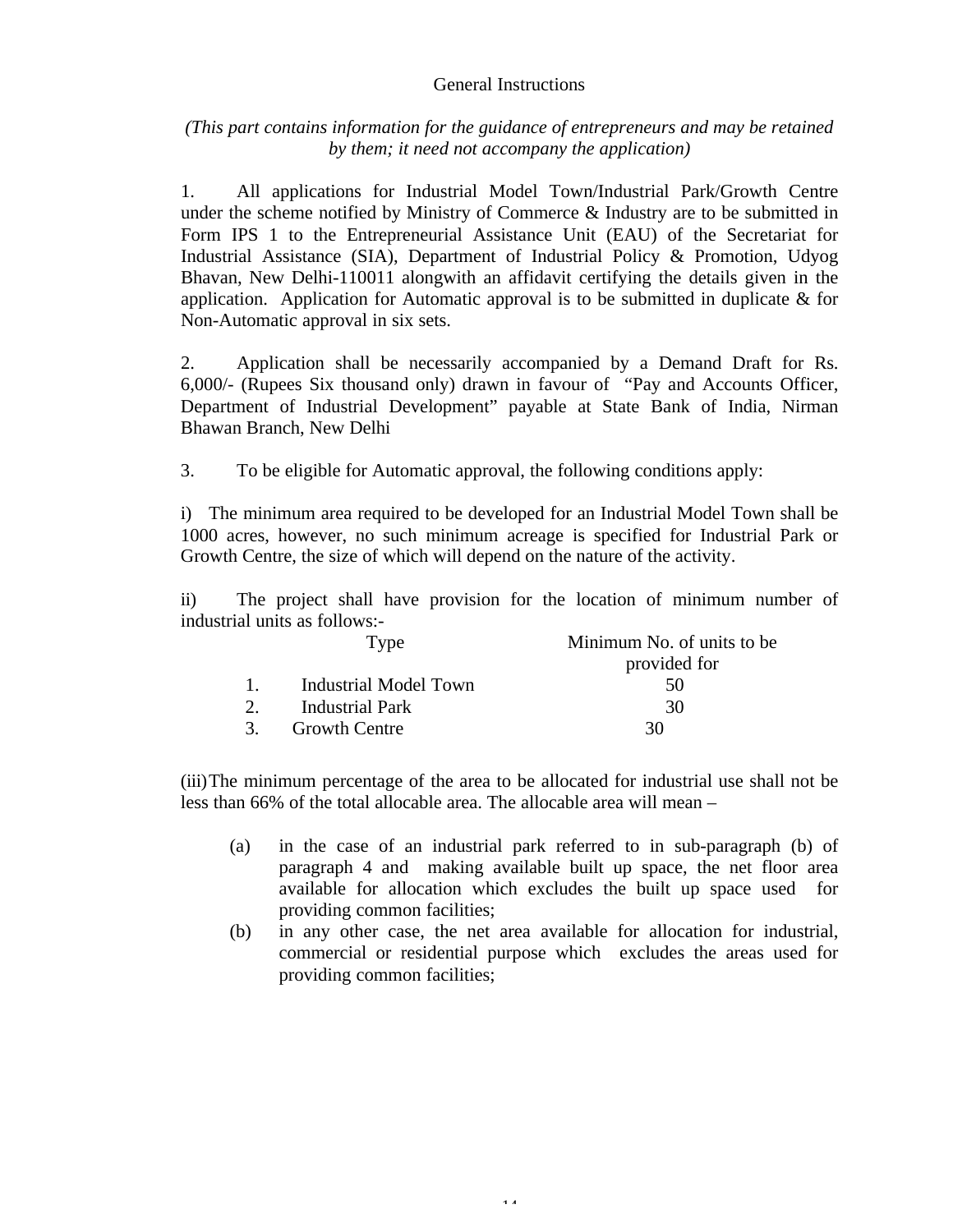iv) Industrial use shall include any activity defined in the National Industrial Classification 1987 Code except the following:-

Section 0 Section 8 excluding Group 892, 893, 894, 895 Section 1 Section 9 Section 5 Section X Section 7 Section XI excluding

## **Division 75**

v) The percentage of land, to be earmarked for commercial use shall not exceed more than 10% of the allocable area.

vi) In case of an Industrial Model Town and Industrial Park, the minimum investment on infrastructure development shall not be less than 50% of total project cost. In case of a project of Industrial Park, which provides built up space for industrial use, the minimum expenditure on infrastructure development including cost of construction of industrial space shall not be less than 60% of the total project cost.

vii) Infrastructure development means air conditioning, roads (including approach roads), water supply and sewerage, common effluent treatment facility, telecom network, generation and distribution of power and such other facilities as are for common use for industrial activity which are identifiable and are provided on commercial terms;

viii) No single unit in any project shall occupy more than 50% of the allocable industrial area of an Industrial Model Town/Industrial Park/Growth Centre. For this purpose a unit means a separate taxable entity.

ix) Approval of the Foreign Investment Promotion Board/Reserve Bank of India for Foreign Direct Investment/Non Resident Indian investment, wherever necessary, shall be taken separately as per the policy and procedures in force.